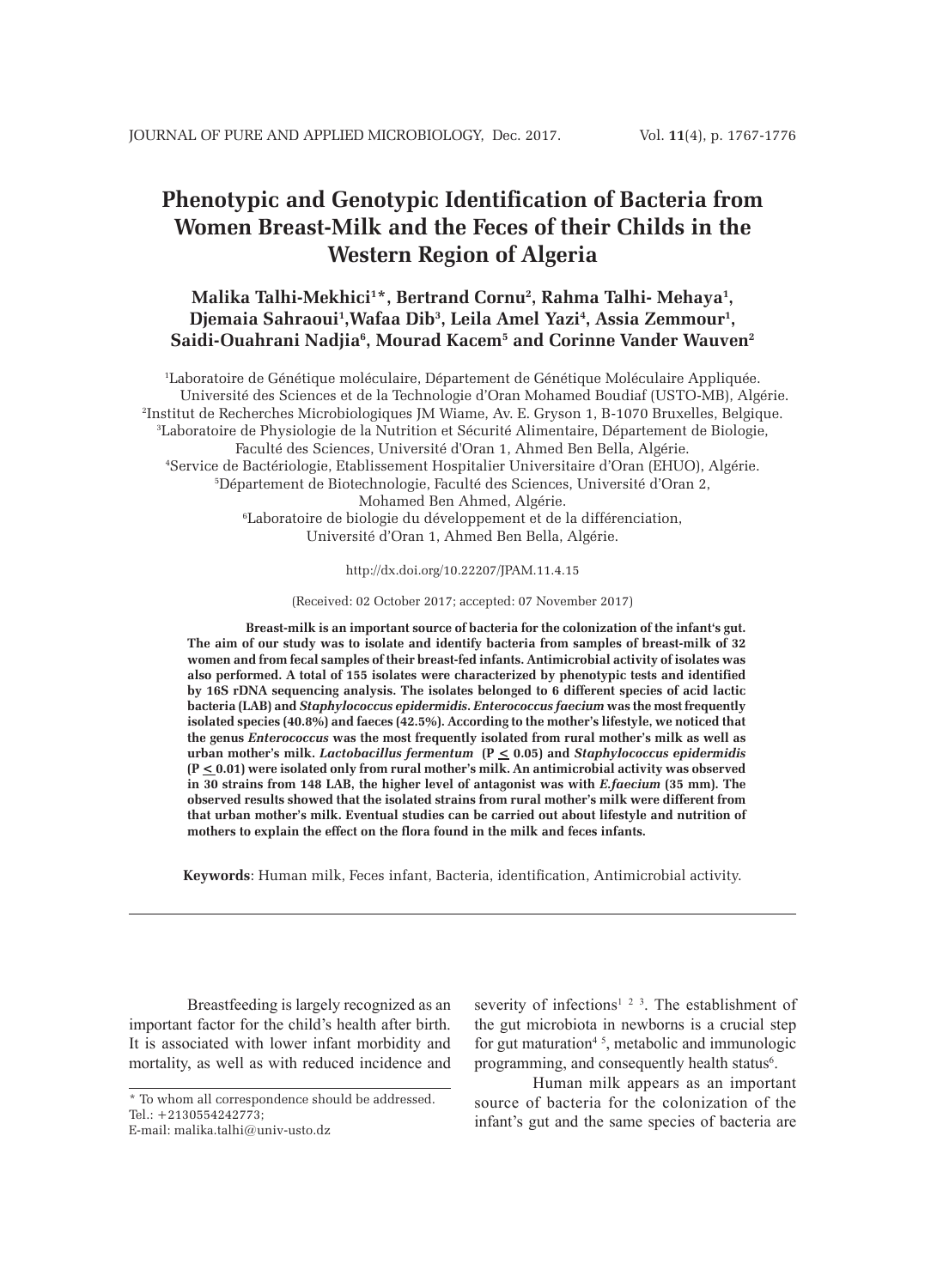found in the infant's feces and their mother's milk<sup>7 8 9 10 11</sup>. The microbiome of human milk is very diverse. Sequencing of the 16S rRNA gene has shown the complexity of the bacterial community in breast-milk $12$  13 14, its variability among women and its relative stability over time<sup>15</sup> 12. Culture-independent methods consistently show *Staphylococcus*, *Pseudomonas*, and *Streptococcus* having the most relative abundance<sup>16 12 17</sup>.

On the other hand, culture-dependent methods have shown the prevalence of the facultative anaerobic genera *Staphylococcus*, *Streptococcus* and *Propionibacterium*. Other genera isolated comprise *Bifidobacterium*, *Enterococcus*, *Lactobacillus*, *Veilonella*, and *Rothia*<sup>9</sup> <sup>18</sup> <sup>19</sup> <sup>17</sup> 20. The presence of lactic acid bacteria (LAB) in human milk is well documented<sup>7 21 19</sup>.

Therefore, milk is a source of lactic bacteria for the infant gut  $7^{19}$ . LAB form a large group of anaerobic and aero-tolerant, non-sporulating, Gram-positive, catalase and oxidase-negative rods and cocci, generally with complex nutritional requirements. They produce antimicrobial substances, such as bacteriocins and organic acids, which can inhibit the growth of gastro intestinal pathogens in the infant's gut<sup>22 23 24 25</sup>. Bacteriocins have important potential applications in food and pharmaceutical industries<sup>26</sup><sup>27</sup>

 The transmission of LAB with antibacterial activity through breast-feeding could play an important role in the prevention of intestinal infections and in the establishment of a healthy gut microbiome in the infant. The aim of our research was to identify the bacteria from mother-infant couples in Algeria. The second aim was to assess the antibacterial properties of LAB from breast milk and infants' feces. Few publications have addressed the question of the antimicrobial activity of LAB from breast-milk or infants, despite its potential contribution to their probiotic potential<sup>28</sup> <sup>29</sup> 30.

Moreover, previous studies on breast milk and infant gut microbiota have been conducted mostly in western countries or China. Yet there are geographical differences in infant's gut microbiota and environmental factors, such as diet and familial environment, are known to influence its composition<sup>31 6</sup>. In our work, we have screened mother-infant couples in Algeria, a country where few studies have been conducted in the field<sup>32</sup>.

## **MATERIAL AND METHODS**

#### **Sampling and isolation of LAB**

The 32 couples mothers-infant were recruited from the hospital "Etablissement Hospitalier Universitaire d'Oran, EHUO". The collected breast milk samples and feces were analyzed within the Service de Bactériologie, Etablissement Hospitalier Universitaire d'Oran (EHUO).

All participants were selected according to the following criteria: healthy women without current or past infection, full-term pregnancy and absence of infant or maternal perinatal problems. The infants were full-term vaginally delivered and breastfed. The mothers were informed of the procedures and the aims of the experiment, and gave their consent to the taking of samples. The milk samples were collected in sterile tubes, by manual expression using sterile gloves and after wiping the nipples and areola with a swab soaked in sterile water. The first drops of milk were not collected. Feces samples of the newborns (1g) were collected with sterile swab immersed, in 9 mL of sterile saline to allow the dispersion of samples.

Samples were collected from 32 mothers and their infants aged from 1 to 6 months. The samples were processed immediately after collection. Serial dilutions of the samples were plated in triplicate on specific culture media: de Man, Rogosa and Sharpe agar (MRS, Oxoid) supplemented with 0.5g/L of L-cysteine (MRScys) and Bifidobacteria Selective Medium agar  $(BSM)^{33}$ . The plates were incubated at 37 $\mathrm{^{\circ}C}$  under anaerobic conditions (AnaeroGen, Oxoid) for 48 h to 72 h. Colonies with different morphologies were streaked on the appropriate medium. Purified isolates were tested for catalase and oxidase, and submitted to Gram staining. All isolates which were catalase-negative, oxidase negative and Grampositive were kept for further analysis and stored at -80°C as frozen cultures in MRS broth with 50% glycerol.

## **Identification of the isolates**

An identification and biochemical characterization of some isolates was obtained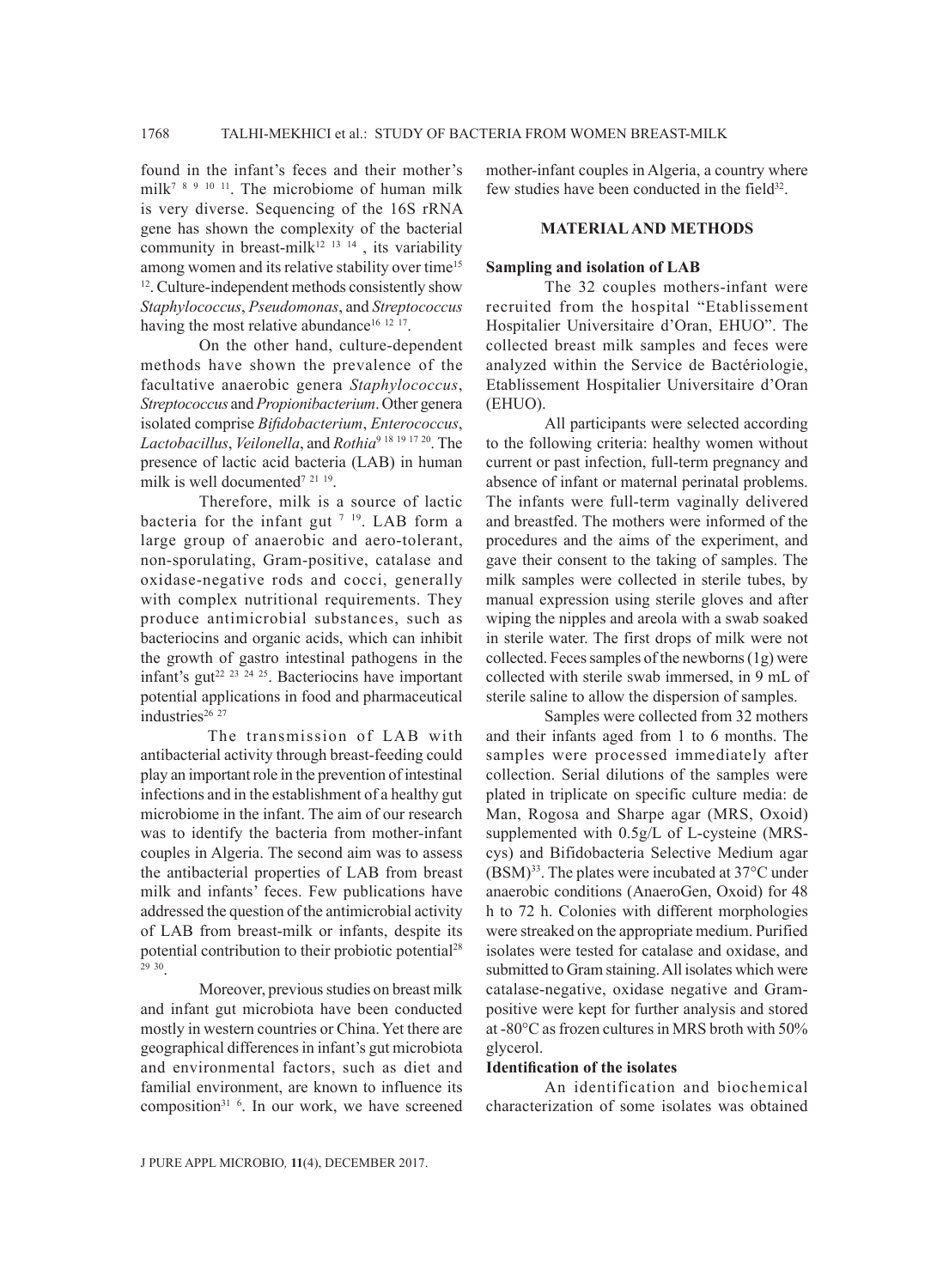with the VITEK® 2 Advanced Colorimetry™ (BioMérieux). Cell suspensions and subsequent analyses were made according to the manufacturer's recommendations.

For the molecular identifications, an almost complete 16S rRNA gene fragment was amplified with the primers pH (AAGAGGTGATCCAGCCGCA) and 10-27Fd (a slightly shorter pA primer AGTTTGATCCTGGGTCAG) 34 or BifiFd (TYMTGGCTCAGGATGAAC). The latter primer corresponds to position 17 to 34, which is conserved in lactic acid bacteria and bifidobacteria, and was used when the initial amplification with the 10-27Fd primer failed. We used a standard PCR program of: 1 min. at 95°C followed by 40 cycles of 30 s at 95°C, 30 s at 55°C and 2 min at 72°C, and ending by 10 min final elongation at 72°C in a T100 Thermocycler (BioRad). The amplification products were sequenced (Beckman Coulter Genomics, UK) with the primers used for the amplification.

A preliminary Blast analysis<sup>35</sup> of the sequences provided the genus to which each isolate belonged. The MEGA 5.2 software<sup>36</sup> was used to build phylogenetic trees from the multiple alignments with the type strains of the genus, using both the neighbour-joining method $37$  and maximum likelihood. A taxonomic allocation was inferred from the closest reference strains the isolates clustered with. All sequences were deposited in GenBank under the access numbers KY552930 to KY552956.

## **Assay of antibacterial activity**

Six commonly used indicator strains: *Escherichia coli* ATCC 25 923, *Pseudomonas aeruginosa* ATCC 43 300, *Staphylococcus aureus* ATCC 25 923, *Listeria innocua* ATCC 29 523, *Listeria ivanovii* ATCC 29 723 and *Micrococcus luteus* ATCC4698, were used for the detection of antimicrobial activity. They were cultivated in TSB (Tryptic Soy Broth, Difco) and 200 µl of the indicator culture were spread on to the surface of TSA (Tryptic Soy Agar, Difco) plates, to make indicator plates. Cell-free supernatants of the isolates to be tested were obtained by centrifugation of fully grown cultures at 13000 rpm for 5 min and filtration of the supernatant through a 0.45µm filter. The pH of all supernatants was adjusted to pH 6.5 with NaOH 1M.

Antibacterial activity was tested by the paper disc diffusion assay<sup>38</sup> and by the welldiffusion assay**.** In the first case, sterile paper discs (9 mm antibiotic assay paper discs) were placed on the surface of the indicator plate immediately after spreading and 100 µl of the cell-free supernatant of the isolates to be tested were deposited on the paper discs. The plates were incubated for 18 h to 24 h at 37°C. In the second case, wells were aseptically punctured into the indicator plates and filled with 100 µl of the cell-free supernatants. The plates were left at 4°C for 30 min and then incubated at 37°C for 24 h. The antimicrobial activity of the isolates was estimated from the size of the inhibition zone around the wells or the paper disc<sup>39</sup>.

## **Proteolytic treatment**

A 20-µL volume of proteolytic enzymes (proteinase K, Thermofisher or trypsin) in their recommended buffers, and at a final concentration of 0.1mg/mL, was added to 200µL of supernatans (filtered and neutralized as stated before). The tubes were incubated at 37°C for 2 hours, and then puted at 100°C for 5 min to stop proteolysis.

# **Acid and bile tolerance test**

Resistance to bile was tested as stated in<sup>40 41</sup>. In short, cells pretreated in PBS pH2.0 for 3 hours, were used to inoculate MRS medium with 0.2% and 3% bile (bovine bile, Sigma). Growth was assessed after 24h anaerobic incubation at 37° by plating serial dilution of the cultures.

# **Statistical analysis**

The statistical analysis was performed with SPSS 20 software. The Pearson's tests were applied on different species of bacteria from breast milk and infant feces; urban and rural lifestyles of mothers. In the descriptive analysis, correlation coefficient was used for statistical analysis of this study. A *P-value* of <0.05 was considered to be statistically significant.

## **RESULTS**

## **Diversity of lactic bacteria in breast milk and infant's feces**

Suitable dilutions of the milk and feces samples from the 32 mother-infant couples were spread on MRS-Cys and BSM agar plates. For each sample, colonies with different phenotypes were picked up and purified. A total of 155 isolates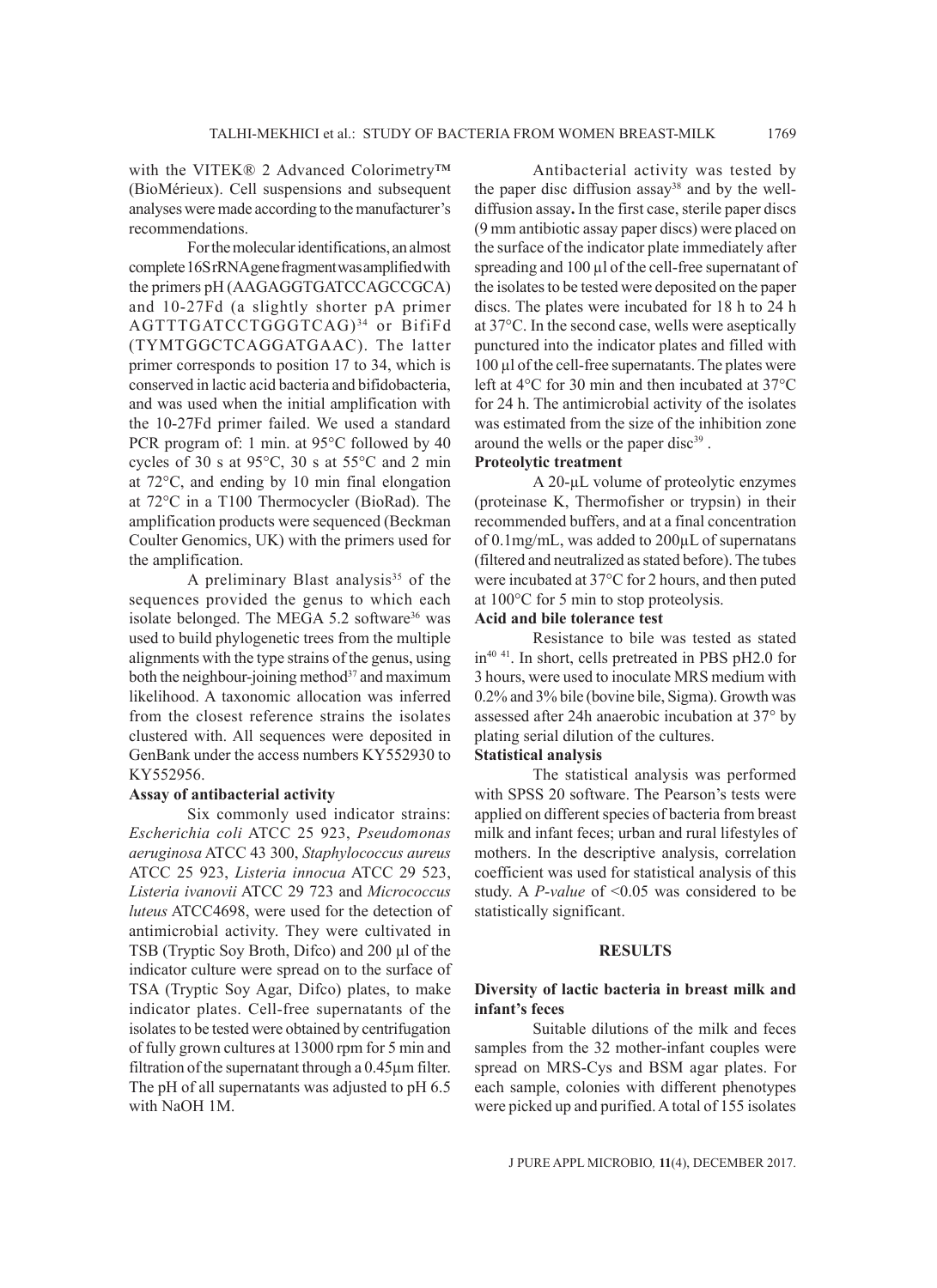# 1770 TALHI-MEKHICI et al.: STUDY OF BACTERIA FROM WOMEN BREAST-MILK

(81 from milk and 74 from faeces samples) which were catalase-negative, oxidase-negative and Gram-positive were identified and kept for further analysis. Cocci (130 isolates) were identified by VITEK® 2 Advanced Colorimetry™. All isolates of this group were URE negative and grew in the presence of 6.5% of NaCl. They fell in 5 phenotypic groups (Table 1).

The identification by Vitek2 was later confirmed by sequencing the 16S rRNA gene of a few isolates of each group. All sequences were over 99% identical to the closest type strain.

BSM medium was expected to yield *Bifidobacterium* isolates. Yet none were identified among the isolates. Colonies growing on BSM medium were identified as *Lactobacillus fermentum*, *E. faecium*, *Lactococcus lactis*, and *Leuconostoc mesenteroides*. *Staphylococcus epidermidis* colonies were also found on BSM medium.

Among 32 samples from mothers and infant (milk/infants feces) couples, we isolated and identified 7 species (Table 2), *Enterococcus feacium* (38,3% /43,24%, r=constant, *p* constant), *Enterococcus durans* (34.6% /21,62%, r=0.86, *p*=0.64), *Enterococcus feacalis* (9,87% / 20,27%, r=-0.168, p=0.555), *Lactobacillus fermentum* (4,93% /10.81%, r=0.218, p=0.23), *Staphylocoque epidermidis* (9,87% /1.35% , r=0.311, p=0.083). We noted that *Enterococcus feacium* was isolated in the majority of the milk and fecal samples.

A positive correlation is observed for 6 groups and negative for *Enterococcus feacalis*. For *Leuconostoc mesenteroides* and *Lactococcus lactis*, the correlation is significant at the level of  $0.01$  with (P-value= 0).

According to the mother's lifestyle, we noticed that the genus Enterococcus was the most frequently isolated from rural mother's milk as well as urban mother's milk, respectively : *E. faecium*

**Table 1.** Phenotypic identification of Enterococci by VITEK® 2 Advanced Colorimetry™

| Group | Phenotype                                                                                        | Number of<br>isolates | Vitek2-based<br><b>Identification</b> |
|-------|--------------------------------------------------------------------------------------------------|-----------------------|---------------------------------------|
|       | TyrA $(+)$ , AspA $(+)$ , AGAL $(+)$ , Sac $(+)$ , BGAL $(+)$ , ADH $(+)$                        | 50                    | E. faecium                            |
|       | TyrA (-), AspA (-), AGAL (-), Sac (-), BGAL (-), ADH (+)                                         | 10                    | E. faecium                            |
|       | TyrA (-), AspA (-), AGAL (-), SAC (-), BGAL (-), ADH (-)                                         | 3                     | E. faecium                            |
| 4     | AMY(+), AspA (-), AGAL (-), Leu (+), ALaA, O129R (-),<br>$AGLU$ (+), $dSOR$ (+)                  | 23                    | E. faecalis                           |
|       | CEDEX (-), LAC (-), dMAN (-), AGAL (-), Sac (-), BGAL (-),<br>ADH $(-)$ , ALaA $(+)$ , SAL $(-)$ | 44                    | E. durans                             |

| <b>Species</b>              | Breast milk<br>$n = 32$ |               | Infant feces<br>$n = 32$ |               | Statistical analysis |             |
|-----------------------------|-------------------------|---------------|--------------------------|---------------|----------------------|-------------|
|                             | N                       | $\frac{0}{0}$ | N                        | $\frac{0}{0}$ | Coef.<br>correlation | $p$ - value |
| Lactobacillus fermentum     | 4                       | 4.93          | 8                        | 10.81         | 0.218                | 0.23        |
| Enteroccoccu faecium        | 31                      | 38.3          | 32                       | 43,24         | Constant             | constant    |
| Enteroccoccu durans         | 28                      | 34,6          | 16                       | 21,62         | 0.86                 | 0.64        |
| Enteroccoccu faecalis       | 8                       | 9.87          | 15                       | 20,27         | $-0.168$             | 0.555       |
| Staphyloccoccus epidermidis | 8                       | 9.87          |                          | 1.35          | 0.311                | 0.083       |
| Leuconostoc mesenteroides   |                         | 1,23          |                          | 1.35          | $1**$                |             |
| Lactococcus lactis          |                         | 1,23          |                          | 1,35          | $1**$                |             |
| Total                       | 81                      |               | 74                       |               |                      |             |

**Table 2.** Comparison of frequencies of bacterial genera detected in breast milk and infant feces

N : total number of bacteria in %

n : sampling quantity

\*\* : significant correlation at level 0.01 (bilateral)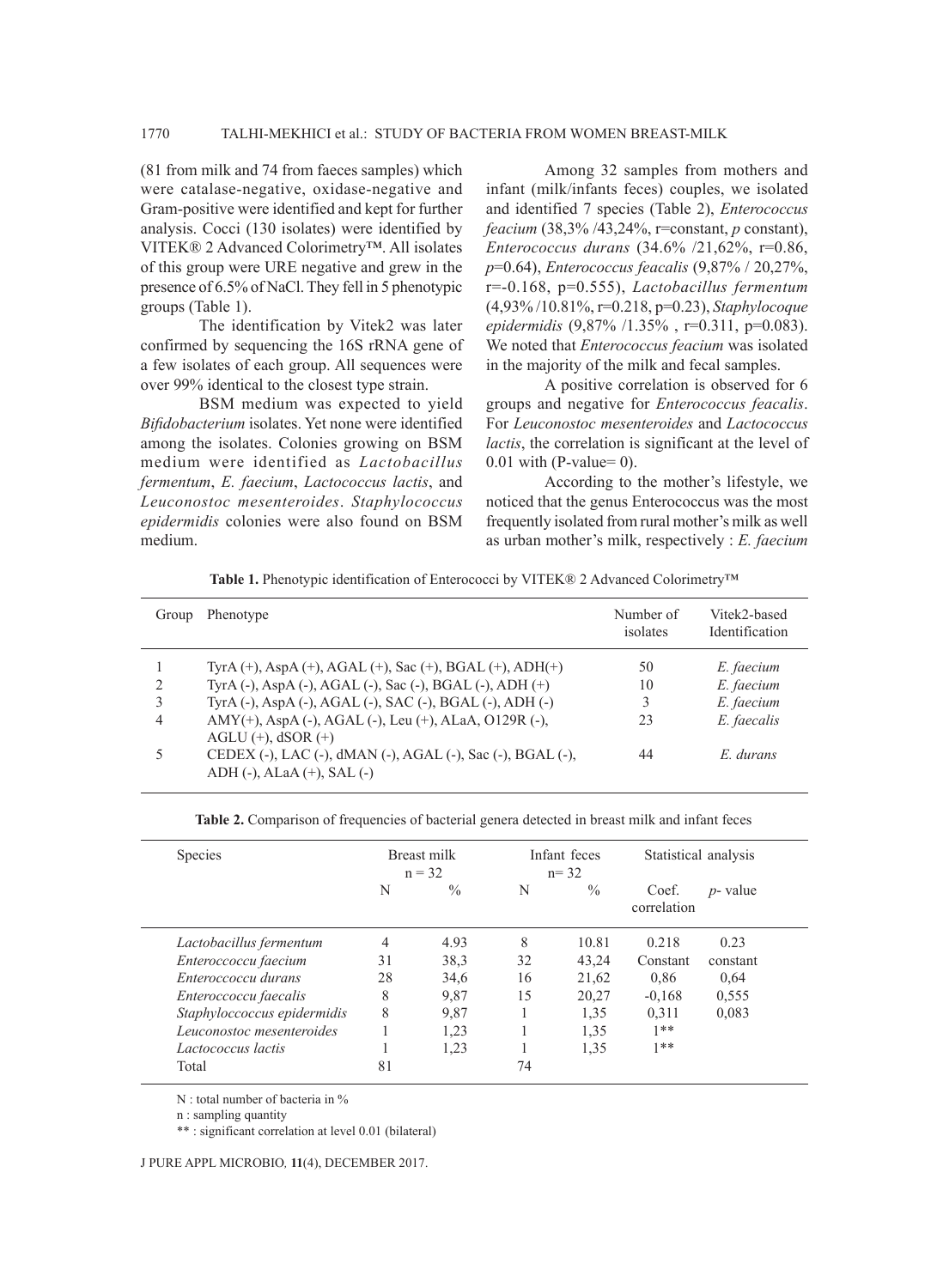(35.55% /41.66%, p=0.154), *E. durans* (28.88% /41.66%, p=0.325) and *E. faecalis* (4.44% /16.67%, p=0.325) (Figure 1 and Table 3).

For the following genera: *Lb. fermentum*, *S Epidermidis*, *Ln. mesenteroides*, and *Lactococcus lactis*, were isolated only from the rural mother's milk respectively: 8.88%, 17.77%, 2.22%, and 2.22%.

A significant correlation is observed for *Lactobacillus fermentum* (-0.378,  $P \le 0.05$ ) and *Staphylococcus epidermidis* (-0.577, P ≤ 0.01). For other genera, *Enterococcus feacium*, *Enterococcus durans*, *Enterococcus feacalis, Leuconostoc.* 

*mesenteroides*, and *Lactococcus lactis*, none significant correlation is noticed.

# **Antimicrobial activity**

All LAB isolates were tested for their antimicrobial activity against 6 indicator strains (*E. coli*, *L. innocua*, *L.ivanovii*, *M. luteus*, *P. aeruginosa*, and *S. aureus*). Thirty isolates (21% of all LAB isolates) had a marked inhibitory effect against at least one of the indicator strains in a plate assay. Isolates with antimicrobial activity were not distributed evenly between the different species (Table 4).



| <b>Species</b>              | Milk $(n=16)$<br>Rural mother |               | Milk $(n=16)$<br>Urban mother |               | Statistical analysis |            |  |
|-----------------------------|-------------------------------|---------------|-------------------------------|---------------|----------------------|------------|--|
|                             | N                             | $\frac{0}{0}$ | N                             | $\frac{0}{0}$ | Coef. correlation    | $p$ -value |  |
| Lactobacillus fermentum     | 4                             | 8.88          | $\Omega$                      | $\Omega$      | $-0.378*$            | 0,033      |  |
| Enteroccoccus faecium       | 16                            | 35,55         | 15                            | 41,66         | 0,258                | 0,154      |  |
| Enteroccoccu durans         | 13                            | 28,88         | 15                            | 41,66         | $-0.18$              | 0,325      |  |
| Enteroccoccu faecalis       | 2                             | 4.44          | 6                             | 16,67         | 0.18                 | 0,325      |  |
| Staphyloccoccus epidermidis | 8                             | 17,77         | $\Omega$                      | $\Omega$      | $-0.577**$           | 0,001      |  |
| Leuconostoc mesenteroides   |                               | 2,22          | $\Omega$                      | $\Omega$      | $-0.180$             | 0,325      |  |
| Lactococcus lactis          |                               | 2,22          | $\Omega$                      | $\theta$      | $-0.180$             | 0,325      |  |
| total                       | 45                            |               | 36                            |               |                      |            |  |

**Table 3.** Comparison of frequencies of bacterial genera detected in mother's breast milk from rural and urban regions

N : total number of bacteria

n : sampling quantity

\*: significant correlation at level 0.05 (bilateral)

\*\* : significant correlation at level 0.01 (bilateral).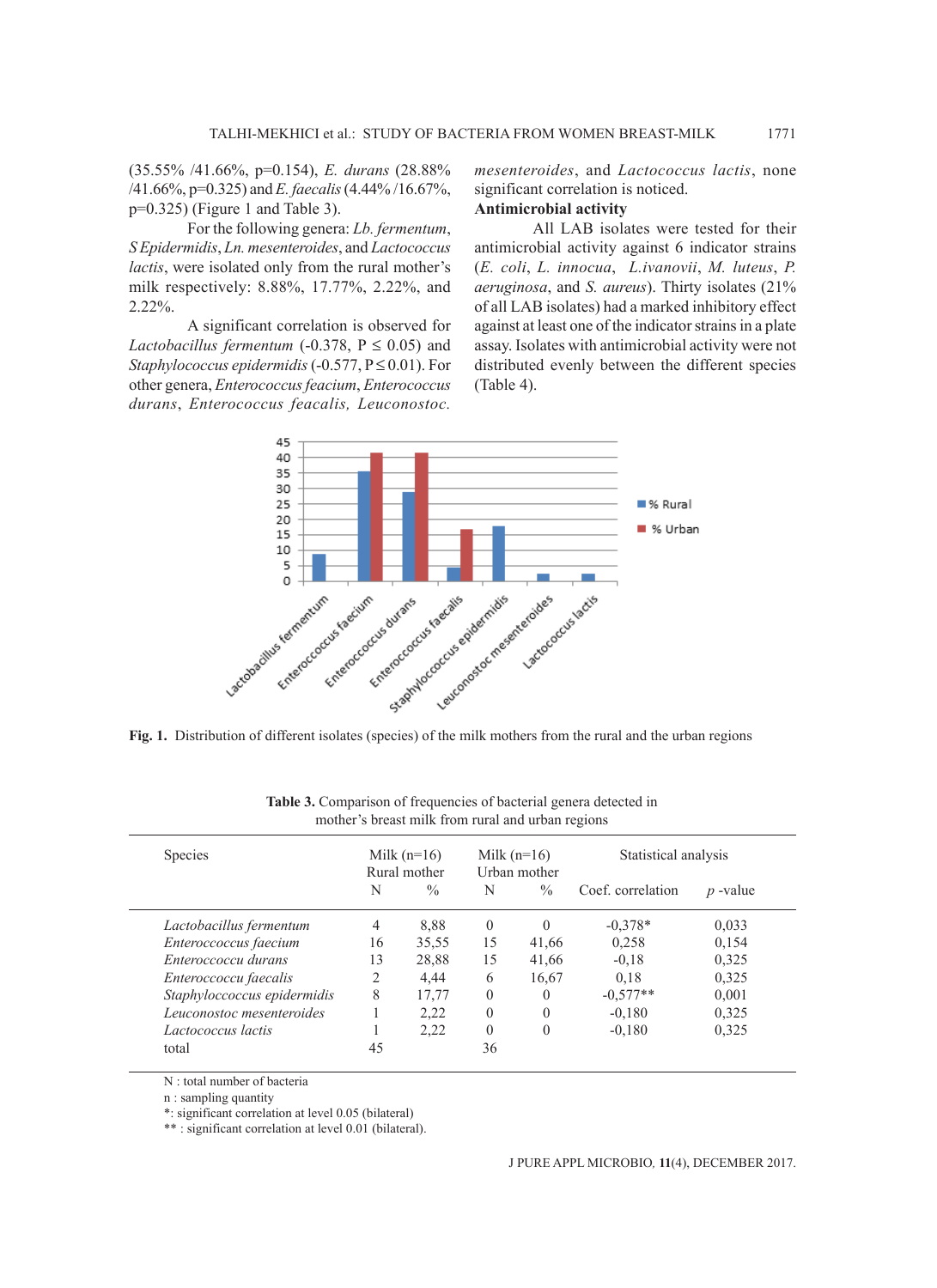| <b>Species</b>   | Number | Isolates with             | Number of isolates inhibiting |                |            |                |  |
|------------------|--------|---------------------------|-------------------------------|----------------|------------|----------------|--|
|                  | tested | antimicrobial<br>activity | P. aeruginosa                 | L. ivanovii    | L. inoccua | M. luteus      |  |
| Lb. fermentum    | 12     | 25%                       | 2                             | none           | none       |                |  |
| E.faecium        | 65     | 29%                       | 10                            | 5              | 4          | 12             |  |
| E durans         | 40     | $0\%$                     | none                          | none           | none       | none           |  |
| E.faecalis       | 23     | 30%                       | 7                             | $\overline{2}$ | none       | 2              |  |
| Lc lactis        | 2      | 50%                       |                               | none           | none       | $\blacksquare$ |  |
| Ln mesenteroides | 2      | $0\%$                     | none                          | none           | none       | none           |  |

**Table 4.** Distribution per species of isolates with antibacterial activity

**Table 5.** Probiotic and antagonism properties of the isolates with antimicrobial activity

| Isolate         | Species      | Sample<br>type | Inhibition zone (diameter in mm) on indicator strains:<br>P. aeruginosa | M. luteus                | L.innocua                | L. ivanovii              | Growth in the<br>presence of<br>bile salt $(2\%)$ <sup>1</sup> |  |
|-----------------|--------------|----------------|-------------------------------------------------------------------------|--------------------------|--------------------------|--------------------------|----------------------------------------------------------------|--|
| Dpt             | E. faecium   | Feces          |                                                                         |                          | $\overline{\phantom{0}}$ | 12                       |                                                                |  |
| D <sub>3</sub>  | E. faecium   | Milk           | 22                                                                      |                          | 10                       |                          | $^{+}$                                                         |  |
| D <sub>5</sub>  | E. faecium   | Milk           | $\overline{a}$                                                          | 35                       | $\overline{\phantom{0}}$ |                          | $^{+}$                                                         |  |
| $\mathbf{D}8$   | E. faecium   | Milk           | 35                                                                      | 9                        |                          |                          | $+$                                                            |  |
| D20             | E. faecium   | Feces          |                                                                         | 30                       | 11                       |                          | $^{+}$                                                         |  |
| D21             | E. faecium   | Feces          | 35                                                                      | 10                       |                          | 11                       | $^{+}$                                                         |  |
| D22             | E. faecium   | Feces          | $\overline{\phantom{m}}$                                                | 33                       | $\overline{\phantom{0}}$ | $\overline{\phantom{a}}$ |                                                                |  |
| D <sub>26</sub> | E. faecium   | Milk           | 12                                                                      | 14                       | 13                       | 12                       | $^{+}$                                                         |  |
| D27             | E. faecium   | Feces          | ÷                                                                       | 15                       | 12                       | 12                       |                                                                |  |
| D37             | E. faecium   | Feces          |                                                                         | $\overline{\phantom{a}}$ | $\overline{a}$           | 9                        | $+$                                                            |  |
| M3              | E. faecium   | Milk           |                                                                         | 10                       |                          |                          | $^{+}$                                                         |  |
| M7              | E. faecium   | Feces          | 13                                                                      | 12                       |                          |                          |                                                                |  |
| M <sub>9</sub>  | E. faecium   | Milk           | $\overline{\phantom{a}}$                                                | 30                       |                          |                          | $^{+}$                                                         |  |
| M10             | E. faecium   | Milk           | 30                                                                      | 9                        |                          |                          | $^{+}$                                                         |  |
| M20             | E. faecium   | Milk           | 25                                                                      |                          |                          |                          | $^{+}$                                                         |  |
| M24             | E. faecium   | Feces          | 28                                                                      | 9                        |                          |                          | $+$                                                            |  |
| M32             | E. faecium   | Milk           | 32                                                                      |                          |                          |                          | $+$                                                            |  |
| D50             | E. faecium   | Feces          | 10                                                                      |                          |                          |                          |                                                                |  |
| Dgr             | E. faecalis  | Feces          | $\frac{1}{2}$                                                           |                          |                          | 13                       |                                                                |  |
| R44             | E. faecalis  | Milk           | 15                                                                      |                          |                          |                          | $^{+}$                                                         |  |
| M15             | E. faecalis  | Milk           | 10                                                                      |                          |                          |                          | $^{+}$                                                         |  |
| M22             | E. faecalis  | Milk           | 29                                                                      |                          |                          | 12                       |                                                                |  |
| M29             | E. faecalis  | Feces          | 25                                                                      | 10                       |                          |                          | $+$                                                            |  |
| D19             | E. faecalis  | Milk           | 9                                                                       | $\overline{\phantom{0}}$ |                          |                          | $^{+}$                                                         |  |
| M <sub>4</sub>  | E. faecalis  | Feces          | 25                                                                      | 10                       | 11                       |                          | $^{+}$                                                         |  |
| D48             | E. faecalis  | Feces          | 26                                                                      |                          |                          |                          | $^{+}$                                                         |  |
| M28             | Lc. lactis   | Milk           | 33                                                                      | $\overline{\phantom{a}}$ |                          |                          | $^{+}$                                                         |  |
| M1              | Lb.fermentum | Milk           | $\overline{\phantom{m}}$                                                | 12                       |                          |                          | $^{+}$                                                         |  |
| M14             | Lb.fermentum | Feces          | 15                                                                      |                          |                          |                          | $^{+}$                                                         |  |
| M25             | Lb.fermentum | Milk           | 11                                                                      | 20                       |                          |                          | $+$                                                            |  |

 $1 +$ : growth after treatment of 3h at pH3.0 in the presence of 2% bile salt;  $-$ : no growth after exposure to bile salts.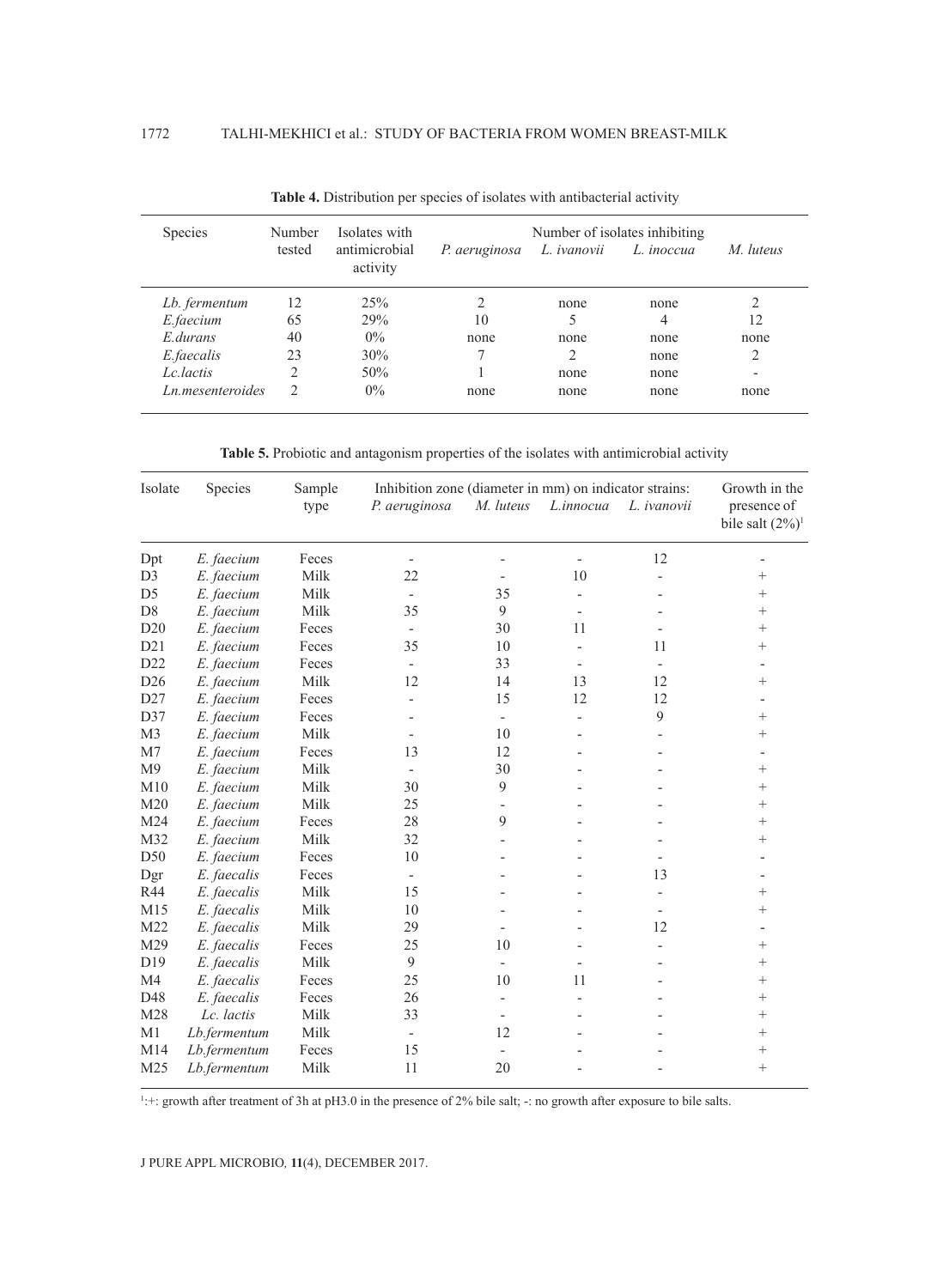None of the 40 *E. durans* isolates (group 5 in Vitek2-identified *Enterococcus* isolates) had any antagonist activity against the indicator strains, and neither did the *Leuconostoc* isolates. Most of isolates with antibacterial activity belonged to the species *E. faecium.* Nine isolates were antagonist against more than one indicator strain (Table 5). Multi-antagonist isolates were found among *E. faecalis* (M4) and *E. faecium* (D21, D26 and D27).

Interestingly, none of the isolates had any effect on *E. coli* or *S. aureus*, but a high proportion (20 of the 30: 67%) of the antagonist isolates had an inhibitory effect on *Pseudomonas*. Isolates D8 *(E. faecium)* and M29 *(E. faecalis)* and the *Lactococcus* isolate had the highest antibacterial activity against *P. aeruginosa*. Large inhibition zones (of more than 30 mm) were also produced by four *E. faecium* isolates against *M. luteus* (Table 5).

The active supernatant retained their antibacterial activities after heat treatment (30 min at 100°). A treatment with proteinase K or trypsin results in the loss of the antimicrobial activity of all the active supernatants. This suggests that the antimicrobial activity is due to a heat stable, peptidic, bacteriocin-like product.

Most antagonist strains grew in the presence of bile salt (Table 5), an interesting capacity when looking for potential probiotic strains.

#### **DISCUSSION**

Our study was done on a sampling of the Algerian population, 32 mothers-child couples resident in rural regions (n=16) and others in urban regions (n=16). Mother's maternal milk and feces of their babies aged from 1 and 6 months old.

We isolated and identify 81 bacterial strains from the maternal milk, 67 enterococci (82.71%), 8 staphylococci (9.87%), 4 lactobacilli (4.93%), 1 leuconostoc (1.23% and 1 lactococci  $(1.23\%)$ .

74 bacterial strains were identified in infant feces samples, 63 enterococci (85.13 %), 8 lactobacilli (10.81 %), 1 staphylococci (1.35 %), 1 leuconostoc (1.35 %) and 1 lactococci (1.35 %). We noted that the same genura are identified in the human milk as well as in the feces.

Most of the LAB isolated during this

study belonged to the genus *Enterococcus*. This confirms what has been related in other studies were *Enterococcus* was predominant in breast-milk and infants feces<sup>17</sup>.

Studies have indicated that Enterococci are the most commonly isolated species during the first two months of infancy, with Lactobacilli being the second most common early colonizer**19.**  Our results are also in accordance with previous studies of human milk based on a culturedependent approach where *S. epidermidis* was one of the predominant species<sup>19 17</sup>. Staphylococcus appears also as a dominant genus through the 16S rRNA gene abundance in culture-independent approaches $16$  17.

No significant difference (P- value > 0.05) was observed for four genera : *Lactobacillus fermentum, Enterococcus durans*, *Enterococcus feacalis, Staphylococcus epidermidis* isolated from the babie's feces and the maternal milk. This means that there is a homogeneous distribution of these genera in these two environments. Our results are in agreement with the previous studies which showed that the bacterial composition of the fecal microbiote of the breast-fed babies reflects that of the maternal milk 42

Our data show the presence of lactobacilli (with 8.88 %) only in the maternal milk of resident mothers in rural areas<sup>43</sup> noticed that lactobacilli tends to have more important percentages in the milk of the resident women in rural areas. Our results are also in agreement with previous studies realized in South Africa, in Japan and South Korea<sup>44</sup>. Another Japanese study showed that rural women seem to have a higher prevalence of *L. reuteri* colonization than women from the other countries. This may be related to the wide use of functional foods, probiotics and various fermented foods as an important part of the Japanese diet<sup>45</sup>.

In this study, the diet of lactating mothers was using a questionnaire that in rural maternal local bread, local fermented cheeses, raw goats' milk and druid fruit consumption was higher suggesting that the incorporation of probiotics in the mother's diet before delivery and in the infant diet during breastfeeding may positively influence the maturation process of gut immunity.

In our study, bifidobacteria was not identified as noticed in our previous works 46. On the other hand, the majority of the papers published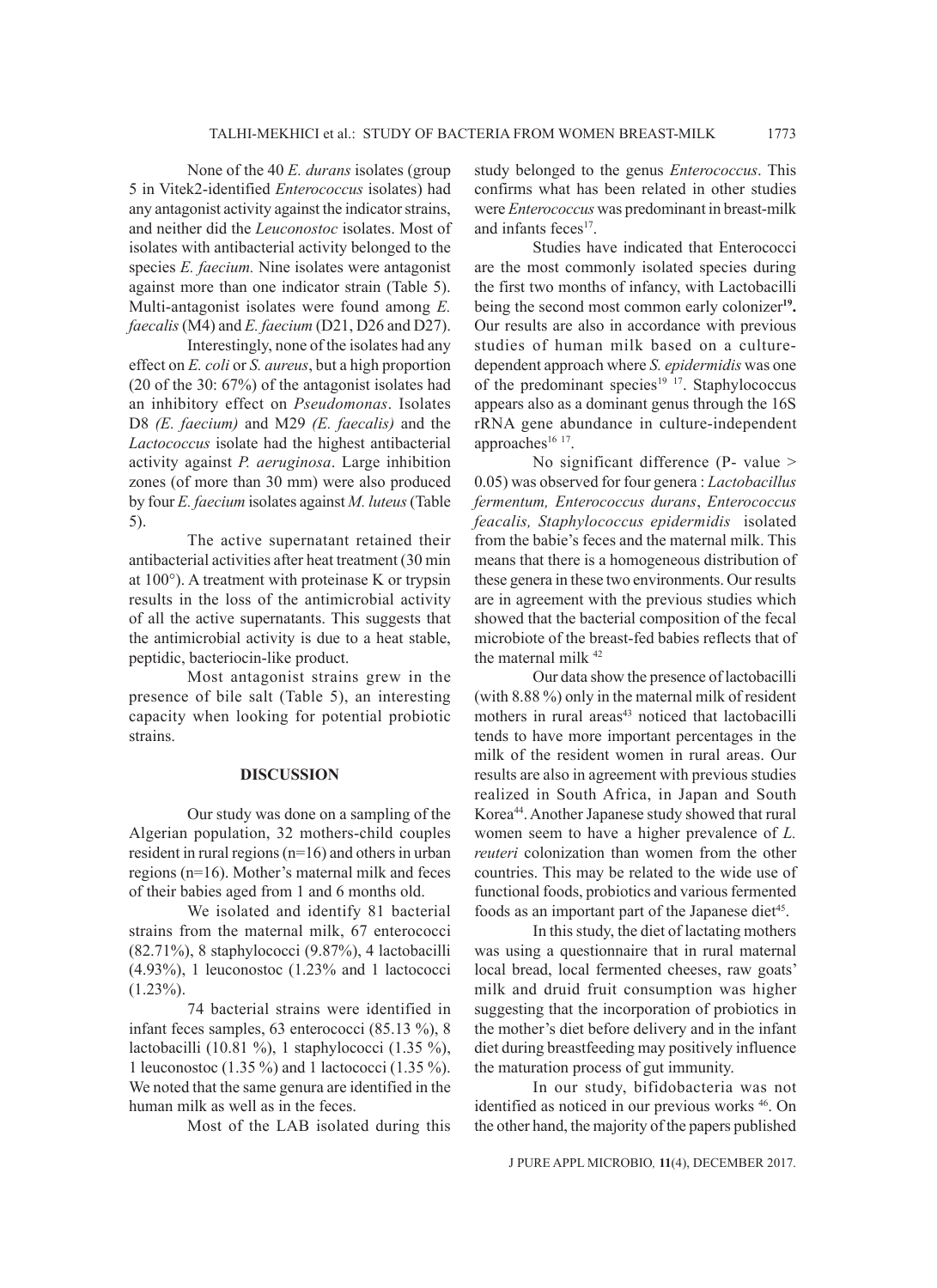# 1774 TALHI-MEKHICI et al.: STUDY OF BACTERIA FROM WOMEN BREAST-MILK

previously show the presence of *Bifidobacterium*. This could reflect a diminished importance of members of this genus in the Algerian-motherinfant couples, due to the differences in nutrition, the way of life and genetics. All this factors influenced microbial composition of human milk $47$ .

We have identified in this study, the species *Enterococcus faecium*, *E. faecalis*, *Lactobacillus fermentum* and *Lactococcus lactis* as the most promising in terms of antagonism. Some recognized probiotic strains belonged to those species<sup>48</sup>. As we tested the antimicrobial activity on a limited range of commonly used indicator strains, it can be expected that a more extended survey, on a higher number of strains, would reveal a higher proportion of antagonists among the milk or feces isolates.

Our results suggest that the production of bacteriocins could explain the antimicrobial activity of the isolates. A conventional bacteriocin would not act on Gram-negative species. Yet, we have observed a high proportion of isolates with an antibacterial effect on the Gram-negative *P. aeruginosa*, a less frequent property of antagonistic LAB, although observed in some studies $49$ . If the peptidic nature of the antagonist molecule was to be confirmed, its mechanism of action would be worth investigating.

Eight isolates (D21, D26, M7, M10, M24, M29, M4, M25) cumulate an antagonist effect against *P. aeruginosa* with an effect on the Grampositif species of *Micrococcus* and *Listeria*. This could reflect the possibility that some LAB possess several antimicrobial mechanisms.

In this study we performed a screening of 30 antagonist strains. The advantages of these thirty particular isolates deserve investigation of a new in vivo study to determine their produced antimicrobial substances. Some of these strains could be exploited in the development of dairy formulas for babies or new food products. Bacteriocin-producing strains can also play an important role in food fermentation and preservation.

## **CONCLUSION**

This present research is the first study related to the microbiome of women breast-milk from different regions, done in Algeria. This

J PURE APPL MICROBIO*,* **11**(4), DECEMBER 2017.

work indicates that lifestyle of mothers (rural and urban) influences the presence of bacteria in their breast milk, which we have noted for the 32 milk samples of resident mothers from different regions. A significant difference is observed for two species, *Lactobacillus fermentum* and *Staphylococcus epidermidis*.

Our study confirms that human milk and infant feces analyzed in pairs share the same species, indicating that breastfeeding could contribute to the bacterial transfer from mother to child and thus colonize the intestinal flora of the baby.

To compare the flora of breast milk according to the lifestyle we suggest increasing the number of samples to confirm this result and collect accurate data on lifestyle such as diet, social conditions and economical life.

#### **REFERENCES**

- 1. Kramer, M. S. *et al.* Infant growth and health outcomes associated with 3 compared with 6 mo of exclusive breastfeeding. *Am. J. Clin. Nutr,*  2003 ; **78,** (2) : 53291–295.
- 2. Ladomenou, F., Moschandreas, J., Kafatos, A., Tselentis, Y. & Galanakis, E. Protective effect of exclusive breastfeeding against infections during infancy: a prospective study. *Arch. Dis. Child,* 2010; **95**(12) **:**1004–1008.
- 3. Duijts, L., Jaddoe, V. W. V., Hofman, A. & Moll, H. A. Prolonged and exclusive breastfeeding reduces the risk of infectious diseases in infancy. *Pediatrics,* 2010; **126**(1) : e18-25
- 4. Fernández, L. *et al.* The human milk microbiota: origin and potential roles in health and disease. *Pharmacol. Res,* 2013; **69**(1) **:** 1–10.
- 5. Gritz, E. C. & Bhandari, V. The human neonatal gut microbiome: a brief review. *Front. Pediatr,* 2015; **3,** 17.
- 6. Matamoros, S., Gras-Leguen, C., Le Vacon, F., Potel, G. & de La Cochetiere, M.-F. Development of intestinal microbiota in infants and its impact on health. *Trends Microbiol,* 2013; **21**(4): 167–173.
- 7. Martín, R. *et al.* Human milk is a source of lactic acid bacteria for the infant gut. *J. Pediatr,* 2003; **143**(6) **:** 754–758.
- 8. Martýìn, R. *et al.* The commensal microflora of human milk: new perspectives for food bacteriotherapy and probiotics. *Trends Food Sci. Amp Technol,* 2004**; 15:** 121–127
- 9. Martin, R. *et al.* Isolation of Bifidobacteria from Breast Milk and Assessment of the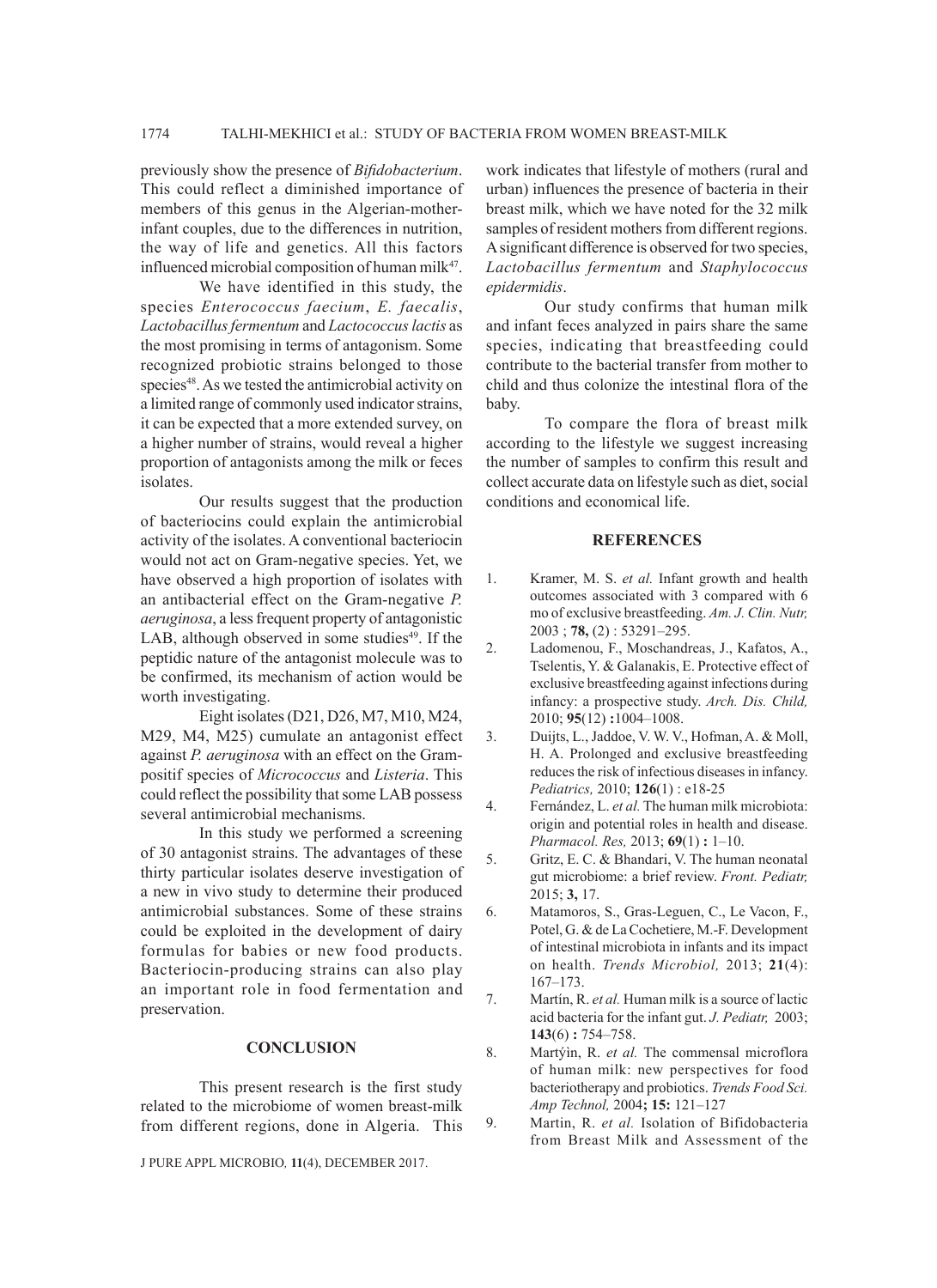Bifidobacterial Population by PCR-Denaturing Gradient Gel Electrophoresis and Quantitative Real-Time PCR. *Appl. Environ. Microbiol,* 2009; **75:** 965–969.

- 10. Martín, V. *et al.* Sharing of bacterial strains between breast milk and infant feces. *J. Hum. Lact. Off. J. Int. Lact. Consult. Assoc,* 2012; **28:**  36–44.
- 11. Jost, T., Lacroix, C., Braegger, C. & Chassard, C. Impact of human milk bacteria and oligosaccharides on neonatal gut microbiota establishment and gut health. *Nutr. Rev,* (2015) ; **73(7) :** 426–437.
- 12. Hunt, K. M. *et al.* Characterization of the diversity and temporal stability of bacterial communities in human milk. *PloS One,* 2011 ; **6**  (6) **:** e21313.
- 13. Ward, T. L., Hosid, S., Ioshikhes, I. & Altosaar, I. Human milk metagenome: a functional capacity analysis. *BMC Microbiol,* 2013 ; **13 :**116.
- 14. Sakwinska, O. *et al.* Microbiota in Breast Milk of Chinese Lactating Mothers. *PloS One,* 2016 ; **11:** e0160856.
- 15. Martín, R. *et al.* Cultivation-independent assessment of the bacterial diversity of breast milk among healthy women. *Res. Microbiol,*  2007; **158** (1) **:** 31–37.
- 16. Collado, M. C., Delgado, S., Maldonado, A. & Rodríguez, J. M. Assessment of the bacterial diversity of breast milk of healthy women by quantitative real-time PCR. *Lett. Appl. Microbiol,*  2009; **48**(5): 523–528.
- 17. Jost, T., Lacroix, C., Braegger, C. & Chassard, C. Assessment of bacterial diversity in breast milk using culture-dependent and culture-independent approaches. *Br. J. Nutr,* 2013 ; **110**(7): 1253– 1262.
- 18. Pérez-Cano, F. J., Dong, H. & Yaqoob, P. In vitro immunomodulatory activity of Lactobacillus fermentum CECT5716 and Lactobacillus salivarius CECT5713: two probiotic strains isolated from human breast milk. *Immunobiology,*  2010 ; **215**(12)**:** 996–1004.
- 19. Solís, G., de Los Reyes-Gavilan, C. G., Fernández, N., Margolles, A. & Gueimonde, M. Establishment and development of lactic acid bacteria and bifidobacteria microbiota in breastmilk and the infant gut. *Anaerobe,* 2010; **16**(3) **:** 307–310.
- 20. Walker, W. A. & Iyengar, R. S. Breast milk, microbiota, and intestinal immune homeostasis. *Pediatr. Res,* 2015; **77**(1-2) **:** 220–228.
- 21. Lara-Villoslada, F. *et al.* Beneficial effects of probiotic bacteria isolated from breast milk. *Br. J. Nutr,* 2007; 98 Suppl 1**:** S96-100.
- 22. Aasen, I. M., Møretrø, T., Katla, T., Axelsson,

L. & Storrø, I. Influence of complex nutrients, temperature and pH on bacteriocin production by Lactobacillus sakei CCUG 42687. *Appl. Microbiol. Biotechnol,* 2000; **53**(2) **:** 159–166.

- 23. Bergogne-Bérézin, E. Treatment and prevention of antibiotic associated diarrhea. *Int. J. Antimicrob. Agents,* 2000 ; **16**(4) : 521–526.
- 24. Martín, R. *et al.* Lactobacillus salivarius CECT 5713, a potential probiotic strain isolated from infant feces and breast milk of a mother-child pair. *Int. J. Food Microbiol,* 2006 ; **112**(1) : 35–43.
- 25. Adeniyi, B., Adetoye, A. & Ayeni, F. Antibacterial activities of lactic acid bacteria isolated from cow faeces against potential enteric pathogens. *Afr. Health Sci,* 2015; **15**(3)**:** 888.
- 26. Cleveland, J., Montville, T. J., Nes, I. F. & Chikindas, M. L. Bacteriocins: safe, natural antimicrobials for food preservation. *Int. J. Food Microbiol,*2001; **71**(1) :1–20.
- 27. Perez, R. H., Zendo, T. & Sonomoto, K. Novel bacteriocins from lactic acid bacteria (LAB): various structures and applications. *Microb. Cell Factories,* 2014; **13**(Suppl1) **:** S3.
- 28. Heikkilä, M. P. & Saris, P. E. J. Inhibition of Staphylococcus aureus by the commensal bacteria of human milk. *J. Appl. Microbiol,* 2003 ; **95**(3) **:** 471–478
- 29. Arici, M., Bilgin, B., Sagdic, O. & Ozdemir, C. Some characteristics of Lactobacillus isolates from infant faeces. *Food Microbiol,* 2004 ; **21**(1) **:** 19–24.
- 30. Rodríguez, E. *et al.* Antimicrobial properties of probiotic strains isolated from breast-fed infants. *J. Funct. Foods,* 2012 ; **4**(2) **:** 542–551.
- 31. Sepp, E. *et al.* Intestinal microflora of Estonian and Swedish infants. *Acta Paediatr. Oslo Nor,*  1997; **86**(9) : 956–961.
- 32. Bahri, F. *et al.* Characterization of Lactobacillus strains isolated from Algerian children faeces for their probiotic properties. *Afr. J. Microbiol. Res,*  2014 ; **8**(3) : 297-303.
- 33. Rada, V. & Petr, J. A new selective medium for the isolation of glucose non-fermenting bifidobacteria from hen caeca. *J. Microbiol. Methods,* 2000 ; **43**(2) **:** 127–132.
- 34. Edwards, U., Rogall, T., Blöcker, H., Emde, M. & Böttger, E. C. Isolation and direct complete nucleotide determination of entire genes. Characterization of a gene coding for 16S ribosomal RNA. *Nucleic Acids Res,*1989 ; **17**(19) : 7843–7853.
- 35. Altschul, S. F. *et al.* Gapped BLAST and PSI-BLAST: a new generation of protein database search programs. *Nucleic Acids Res,*1997 ; **25**(17) : 3389–3402.